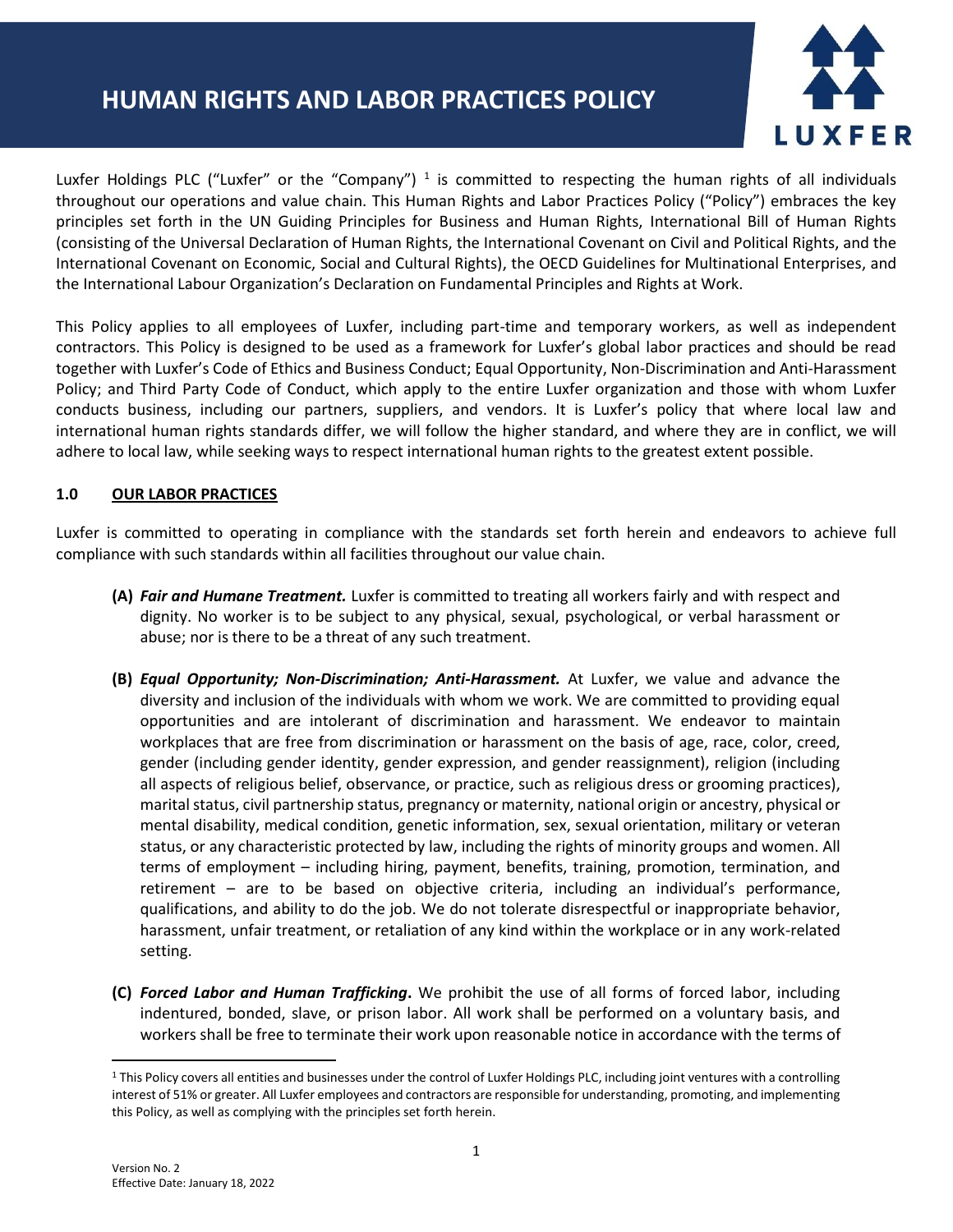their labor contract, as applicable. Luxfer shall not use, condone, nor participate in any form of slavery or human trafficking. Recruiting, hiring, transporting, or obtaining persons by means of threat, force, coercion, fraud, or other means for the purpose of exploitation is prohibited. There shall be no unreasonable restrictions on workers' freedom of movement within Luxfer's facilities. Unless required by law, workers' original identification documents, travel documents, or any other personal documents or valuables shall not be surrendered upon hiring, during employment, or during the recruitment process. Workers shall not be required to pay any recruitment fees or other fees or deposits in order to gain employment.

- **(D)** *Child Labor.* Luxfer prohibits the use of child labor, and we ensure compliance with local laws regarding the minimum age of workers. In addition, Luxfer ensures compliance with all legal requirements for the work of authorized young workers, particularly those pertaining to hours of work, wages, working conditions, and the handling of certain materials.
- **(E)** *Wages and Benefits.* Luxfer is committed to implementing a fair policy of employment and compensation in compliance with applicable laws, regulations, and rules. We agree to pay workers at least the minimum compensation required by local law and provide all legally mandated benefits. In addition to payment for regular hours of work, workers shall be paid for overtime hours at such premium rate as is legally required or, in those countries where such laws do not exist, at a rate equal to their regular hourly pay. Deductions from wages as a disciplinary measure are not permitted.
- **(F)** *Working Hours.* We ensure that on a regularly scheduled basis, except in emergency or extraordinary business circumstances, workers are not required to work more than (i) sixty (60) hours per week, including overtime or (ii) the limits on regular and overtime hours required by the law in the jurisdiction in which the Company operates. Furthermore, except in emergency or extraordinary business circumstances, all workers are entitled to at least one (1) day off in every seven (7) day period.
- **(G)** *Freedom of Association.* In conformance with local law, we respect the right of workers to exercise lawful rights of free association, including joining or refraining from joining any worker association and collective bargaining, without fear of reprisal, intimidation, or harassment. Where workers are represented by a legally recognized union, we are committed to establishing a constructive dialogue with their freely-chosen representatives.
- **(H)** *Health and Safety.* The health and safety of our employees is of paramount importance. Our policy is to provide workers with a clean, safe, and healthy work environment in compliance with all legally mandated standards for workplace health and safety in the jurisdictions in which we operate. This requirement includes any residential facilities the Company may provide to its workers. We work to provide and maintain a safe, healthy, and productive workplace, in consultation with our employees, by addressing and remediating identified risks relating to accidents, injuries, and health concerns.
- **(I)** *Privacy.* We recognize the importance of privacy and security in an individual's life. We are committed to complying with all relevant data protection laws, including, where applicable, the EU General Data Protection Regulation 2016/679 and the U.K. Data Protection Act 2018. We are committed to respecting the privacy of Luxfer employees, customers, suppliers, and other third parties, and agree to take all reasonable and appropriate steps to safeguard personal information provided pursuant to such business relationship.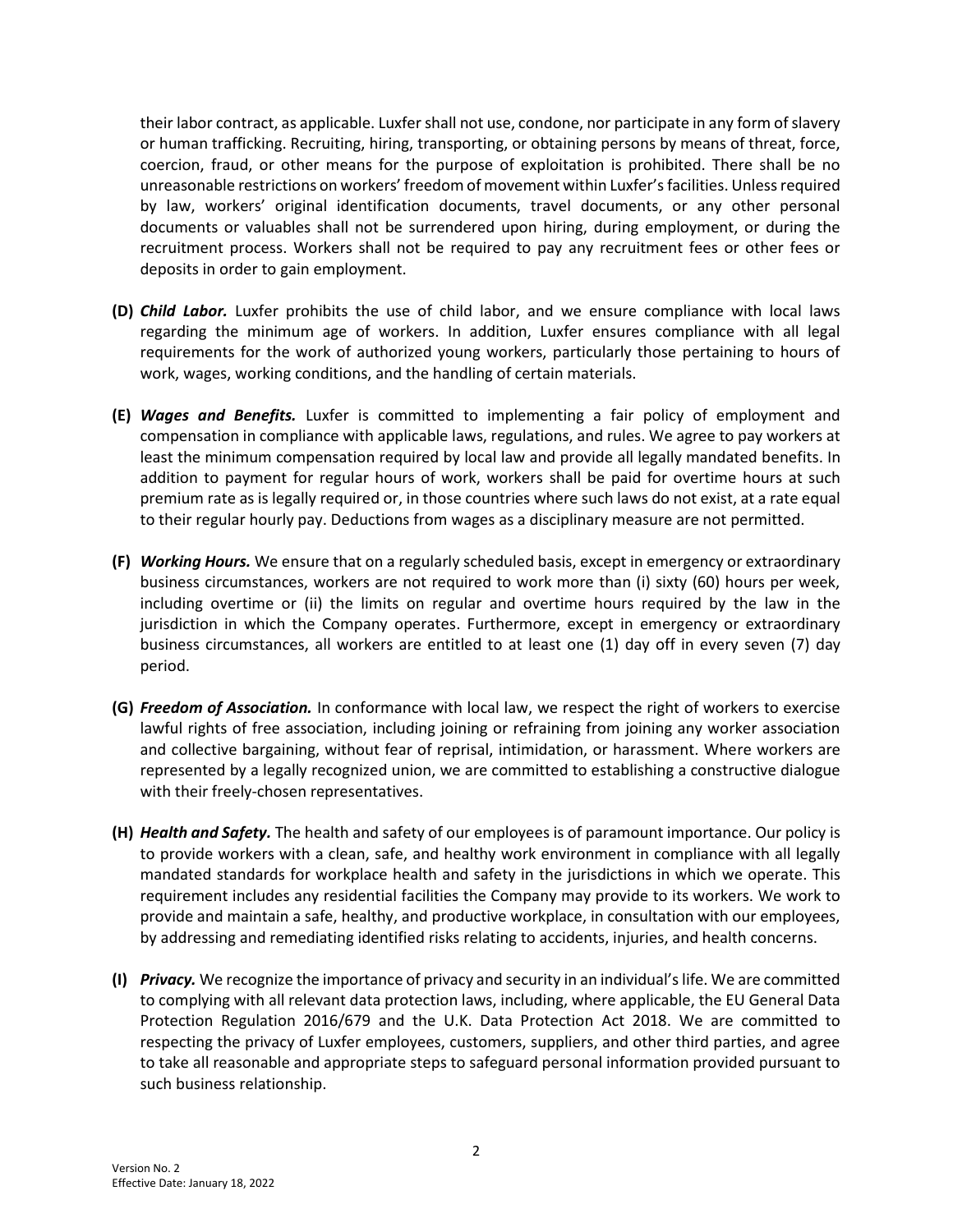### **2.0 TRAINING AND THIRD-PARTY DUE DILIGENCE**

Employee training is essential to ensuring effective implementation of this Policy. To that end, all Luxfer personnel are required to complete mandatory compliance training on human rights, labor practices, and human trafficking at least once annually through Luxfer's online compliance training platform. These training modules equip employees with the knowledge they need to identify, combat, and prevent human rights violations.

Realizing that the importance of upholding human rights extends to our supply chain, all Luxfer employees also receive training on other applicable Company policies, such as our Code of Ethics and Business Conduct and our Third Party Code of Conduct, throughout the year. Those employees who work directly with our suppliers and distributors, such as buyers and those in our purchasing departments, receive additional training on the supplier standards covering human rights, labor rights, and working conditions. Moreover, these environmental and social objectives are integrated into our buyers' performance reviews, further solidifying our commitment to upholding human rights throughout our supply chain.

Furthermore, Luxfer's suppliers, distributors, agents, customers, and all other third parties with whom we work ("Third Party Representatives") are required to comply with the Company's Third Party Code of Conduct. The Third Party Code of Conduct incorporates the human rights and labor standards set forth in this Policy, and Third Party Representatives are responsible for ensuring their employees, agents, and subcontractors working on Luxfer business understand and comply with the Third Party Code of Conduct. Luxfer carries out regular due diligence to ensure its Third Party Representatives meet or exceed the standards set forth in this Policy.

# **3.0 REPORTING**

Employees and interested parties may report any concerns regarding known or suspected violations of this Policy through the regular procedures established by the Company, including contacting their supervisor or local Human Resources Department. You may also report any serious violations anonymously via Luxfer's whistleblowing hotline at +1-866-901-3295 in the U.S., 0800-915-1571 in the U.K., or online a[t www.safecall.co.uk/report.](http://www.safecall.co.uk/report)

All complaints and investigations are treated confidentially to the extent possible, and information is disclosed strictly on a need-to-know basis. The Human Resources and Legal Department will take adequate steps to ensure that the complainant is protected from retaliation during and after the investigation. All information pertaining to a complaint or investigation under this Policy will be maintained securely.

# **4.0 CONFLICT MINERALS**

Rule 13p-1 under the Securities Exchange Act of 1934 requires companies to file a specialized disclosure report if it manufactures or contracts to manufacture products containing certain minerals. Luxfer takes seriously its reporting responsibilities under Rule 13p-1 and the Dodd-Frank Wall Street Reform and Consumer Protection Act, as well as our due diligence requirements under the OECD Due Diligence Guidance for Responsible Supply Chains of Minerals from Conflict-Affected and High-Risk Areas. We understand that (i) these minerals have been linked with human rights violations in the Democratic Republic of Congo and other conflict zones and (ii) there is a risk that these minerals may enter our supply chain.